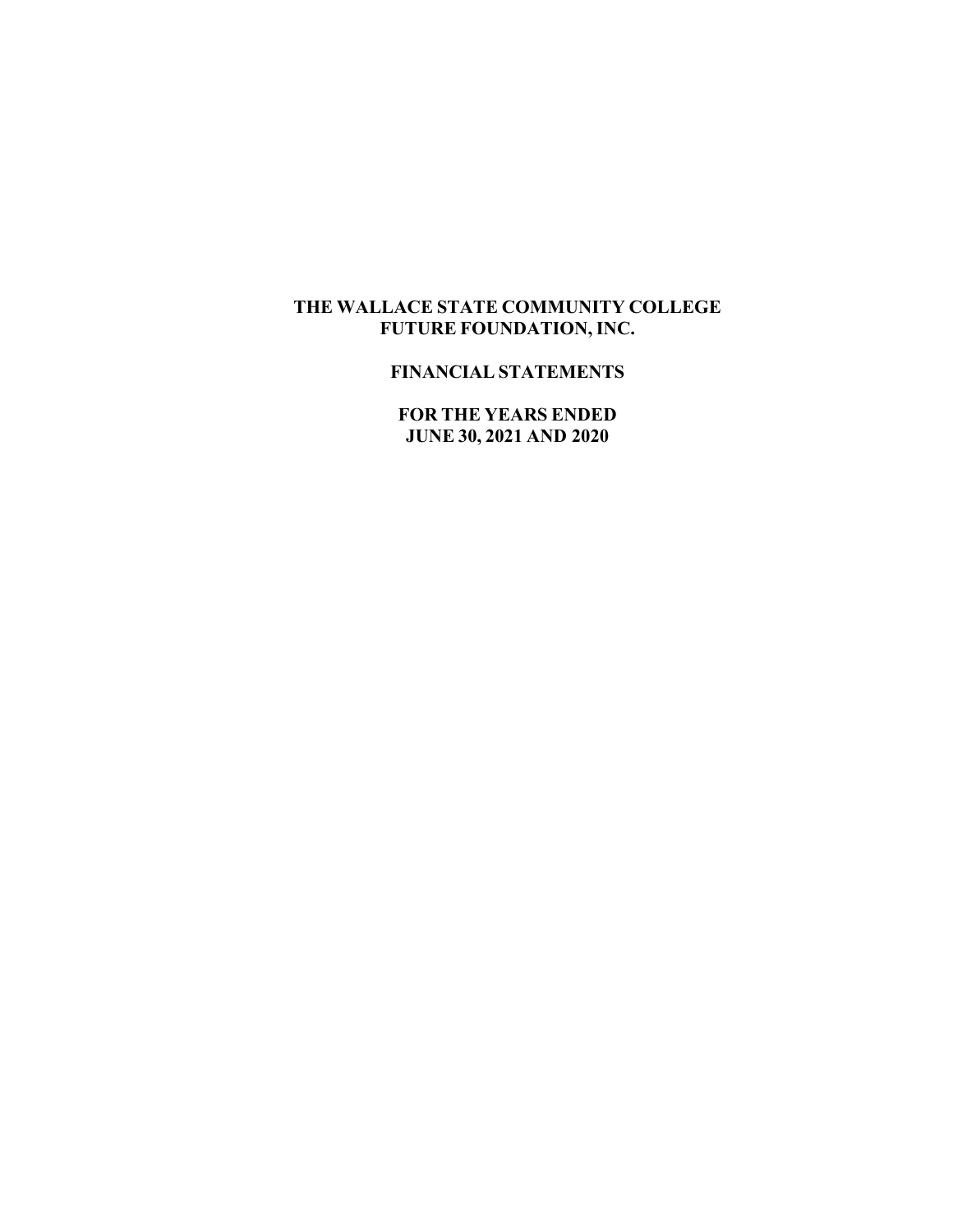# **TABLE OF CONTENTS**

|                             | Page     |
|-----------------------------|----------|
|                             | $1 - 2$  |
| <b>FINANCIAL STATEMENTS</b> |          |
|                             | 3        |
|                             | 4        |
|                             |          |
|                             | 6        |
|                             | $7 - 15$ |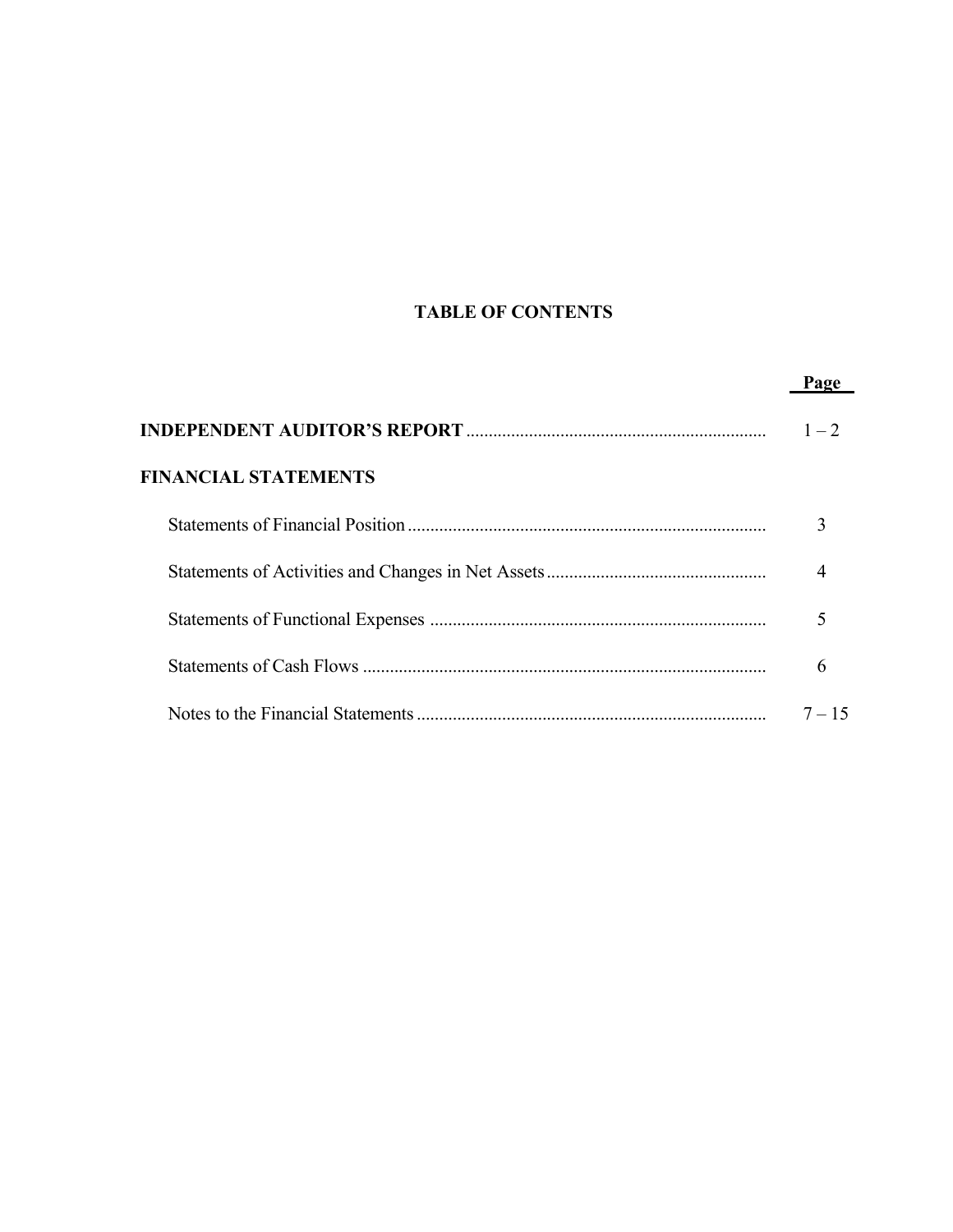#### **INDEPENDENT AUDITOR'S REPORT**

Board of Directors The Wallace State Community College Future Foundation, Inc.

We have audited the accompanying financial statements of The Wallace State Community College Future Foundation, Inc. (a nonprofit organization), which comprise the statements of financial position as of June 30, 2021 and 2020, and the related statements of activities and changes in net assets, functional expenses and cash flows for the years then ended, and the related notes to the financial statements.

#### **Management's Responsibility for the Financial Statements**

Management is responsible for the preparation and fair presentation of these financial statements in accordance with accounting principles generally accepted in the United States of America; this includes the design, implementation, and maintenance of internal control relevant to the preparation and fair presentation of financial statements that are free from material misstatement, whether due to fraud or error.

#### **Auditor's Responsibility**

Our responsibility is to express an opinion on these financial statements based on our audits. We conducted our audits in accordance with auditing standards generally accepted in the United States of America. Those standards require that we plan and perform the audits to obtain reasonable assurance about whether the financial statements are free from material misstatement.

An audit involves performing procedures to obtain audit evidence about the amounts and disclosures in the financial statements. The procedures selected depend on the auditor's judgment, including the assessment of the risks of material misstatement of the financial statements, whether due to fraud or error. In making those risk assessments, the auditor considers internal control relevant to the entity's preparation and fair presentation of the financial statements in order to design audit procedures that are appropriate in the circumstances, but not for the purpose of expressing an opinion on the effectiveness of the entity's internal control. Accordingly, we express no such opinion. An audit also includes evaluating the appropriateness of accounting policies used and the reasonableness of significant accounting estimates made by management, as well as evaluating the overall presentation of the financial statements.

We believe that the audit evidence we have obtained is sufficient and appropriate to provide a basis for our audit opinion.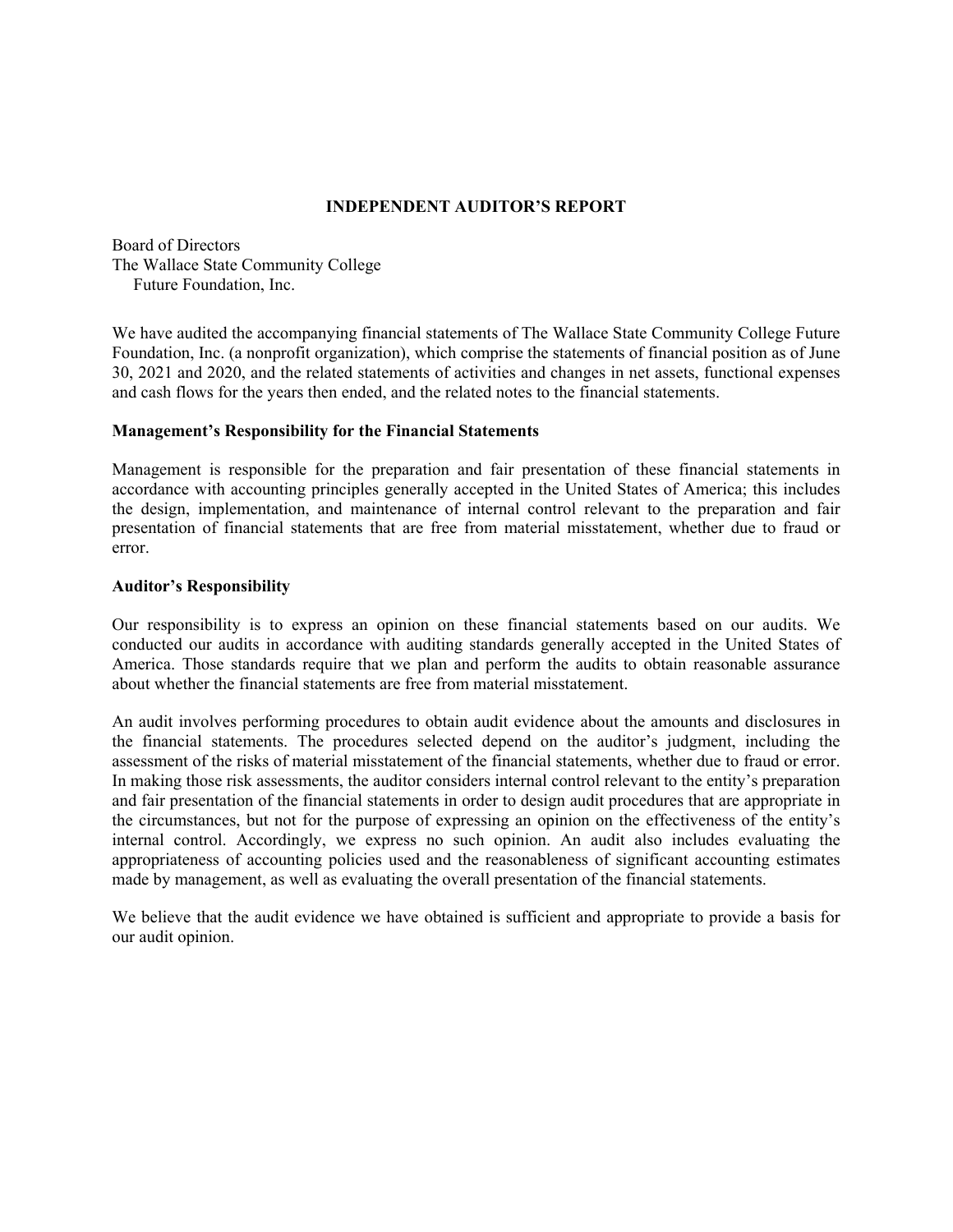#### **Opinion**

In our opinion, the financial statements referred to above present fairly, in all material respects, the financial position of The Wallace State Community College Future Foundation, Inc., as of June 30, 2021 and 2020 and the changes in its net assets and its cash flows for the years then ended in accordance with accounting principles generally accepted in the United States of America.

DiPioggo Hace Heater & Co., LLC

DiPiazza LaRocca Heeter & Co., LLC Birmingham, Alabama

December 23, 2021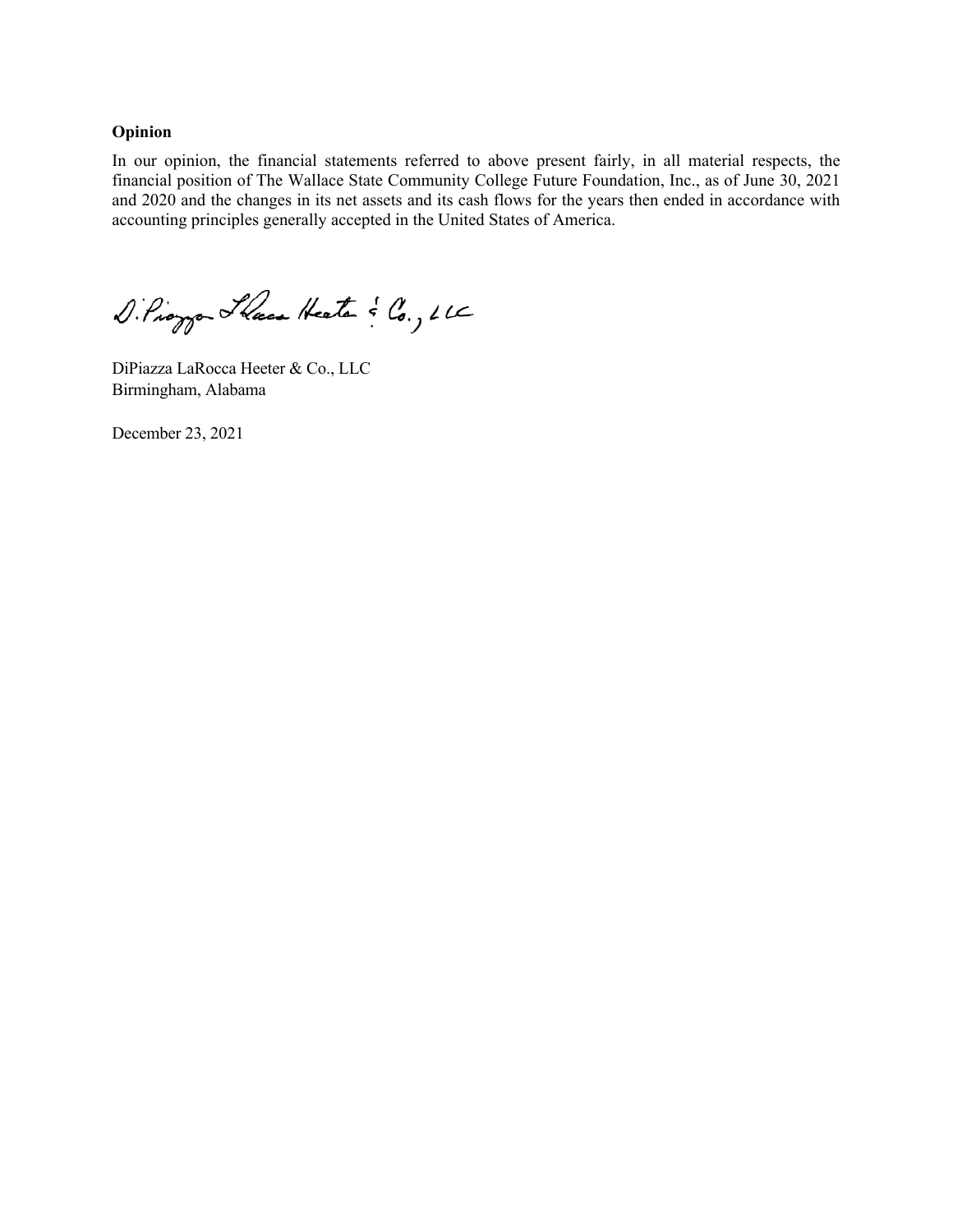## **THE WALLACE STATE COMMUNITY COLLEGE FUTURE FOUNDATION, INC. STATEMENT OF FINANCIAL POSITION June 30, 2021 and 2020**

| <b>ASSETS</b>              |    | 2021      |               | 2020      |
|----------------------------|----|-----------|---------------|-----------|
|                            |    |           |               |           |
| Cash                       | \$ | 567,492   | $\mathcal{S}$ | 339,620   |
| Pledges receivable, net    |    | 99,604    |               | 284,661   |
| Investments                |    | 5,001,421 |               | 3,640,696 |
| Dividend receivable        |    |           |               | 443       |
| Prepaid insurance          |    | 699       |               | 699       |
| Land                       |    | 125,000   |               | 125,000   |
| <b>Total Assets</b>        | S  | 5,794,216 | \$            | 4,391,119 |
| <b>NET ASSETS</b>          |    |           |               |           |
| Without donor restrictions |    | 42,232    |               | 67,706    |
| With donor restrictions    |    | 5,751,984 |               | 4,323,413 |
| <b>Total Net Assets</b>    |    | 5,794,216 | \$            | 4,391,119 |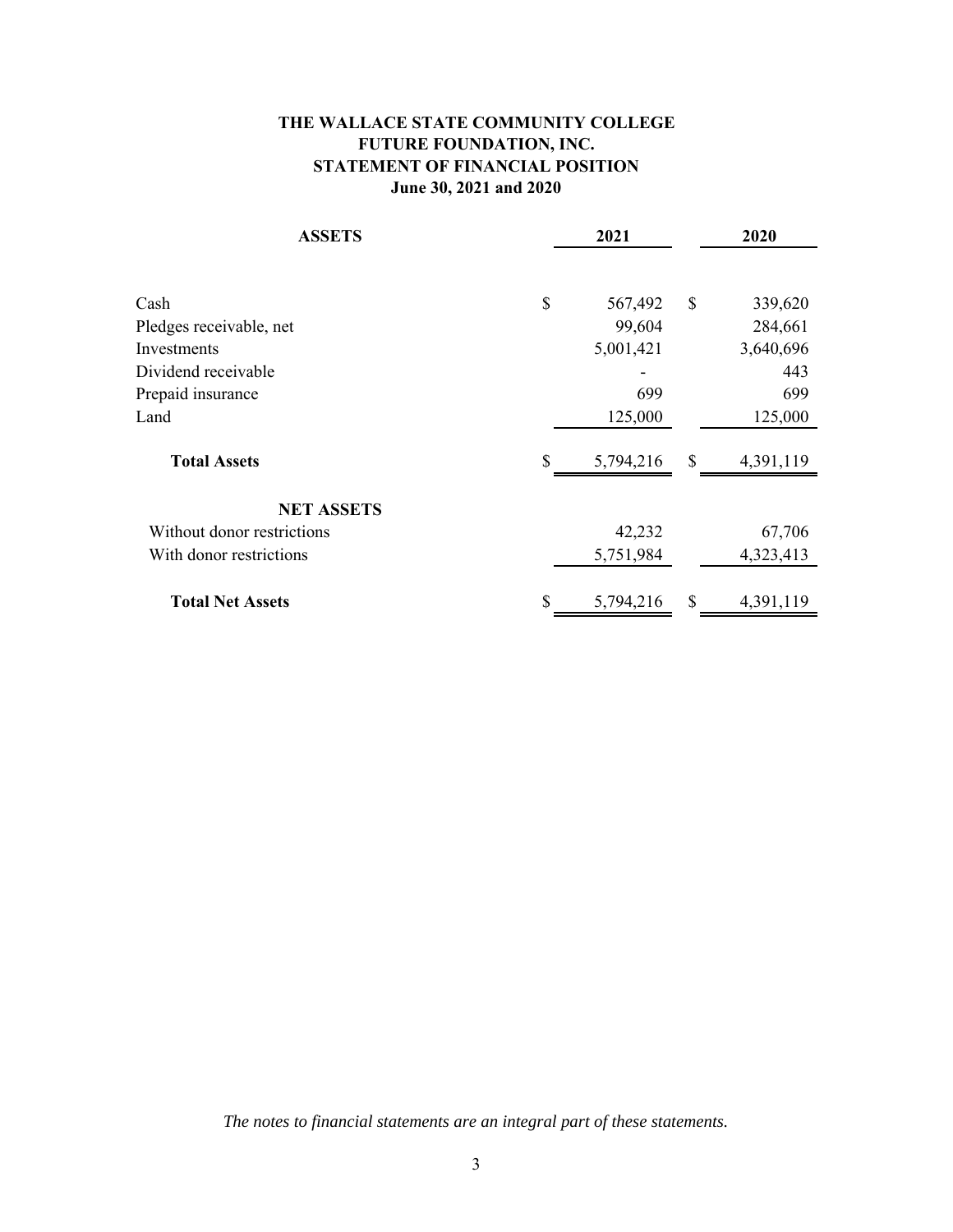## **THE WALLACE STATE COMMUNITY COLLEGE FUTURE FOUNDATION, INC. STATEMENTS OF ACTIVITIES AND CHANGES IN NET ASSETS For the Years Ended June 30, 2021 and 2020**

|                                       | 2021                 |                     |                   |                     |               |              | 2020                 |                     |               |                     |               |              |  |  |  |
|---------------------------------------|----------------------|---------------------|-------------------|---------------------|---------------|--------------|----------------------|---------------------|---------------|---------------------|---------------|--------------|--|--|--|
|                                       | <b>Without Donor</b> |                     | <b>With Donor</b> |                     |               |              | <b>Without Donor</b> | <b>With Donor</b>   |               |                     |               |              |  |  |  |
|                                       |                      | <b>Restrictions</b> |                   | <b>Restrictions</b> |               | <b>Total</b> |                      | <b>Restrictions</b> |               | <b>Restrictions</b> |               | <b>Total</b> |  |  |  |
| <b>REVENUE</b>                        |                      |                     |                   |                     |               |              |                      |                     |               |                     |               |              |  |  |  |
| Contributions                         | $\$$                 | 199,801             | <sup>\$</sup>     | 591,267             | \$            | 791,068      | \$                   | 310,351             | <sup>\$</sup> | 597,212             | <sup>\$</sup> | 907,563      |  |  |  |
| Net investment return                 |                      |                     |                   | 1,076,095           |               | 1,076,095    |                      |                     |               | (26,937)            |               | (26,937)     |  |  |  |
| Net assets released from restrictions |                      | 238,791             |                   | (238, 791)          |               |              |                      | 365,610             |               | (365, 610)          |               |              |  |  |  |
| <b>Total Revenue</b>                  |                      | 438,592             |                   | 1,428,571           |               | 1,867,163    |                      | 675,961             |               | 204,665             |               | 880,626      |  |  |  |
| <b>EXPENSES</b>                       |                      |                     |                   |                     |               |              |                      |                     |               |                     |               |              |  |  |  |
| Program services                      |                      | 381,479             |                   |                     |               | 381,479      |                      | 642,300             |               |                     |               | 642,300      |  |  |  |
| Fundraising                           |                      | 12,146              |                   |                     |               | 12,146       |                      | 14,109              |               |                     |               | 14,109       |  |  |  |
| Management and general                |                      | 70,441              |                   |                     |               | 70,441       |                      | 64,528              |               |                     |               | 64,528       |  |  |  |
| <b>Total Expenses</b>                 |                      | 464,066             |                   |                     |               | 464,066      |                      | 720,937             |               |                     |               | 720,937      |  |  |  |
| Change in net assets                  |                      | (25, 474)           |                   | 1,428,571           |               | 1,403,097    |                      | (44, 976)           |               | 204,665             |               | 159,689      |  |  |  |
| Net assets - beginning of year        |                      | 67,706              |                   | 4,323,413           |               | 4,391,119    |                      | 112,682             |               | 4,118,748           |               | 4,231,430    |  |  |  |
| Net assets - end of year              |                      | 42,232              | S.                | 5,751,984           | <sup>\$</sup> | 5,794,216    | \$                   | 67,706              | S             | 4,323,413           | S.            | 4,391,119    |  |  |  |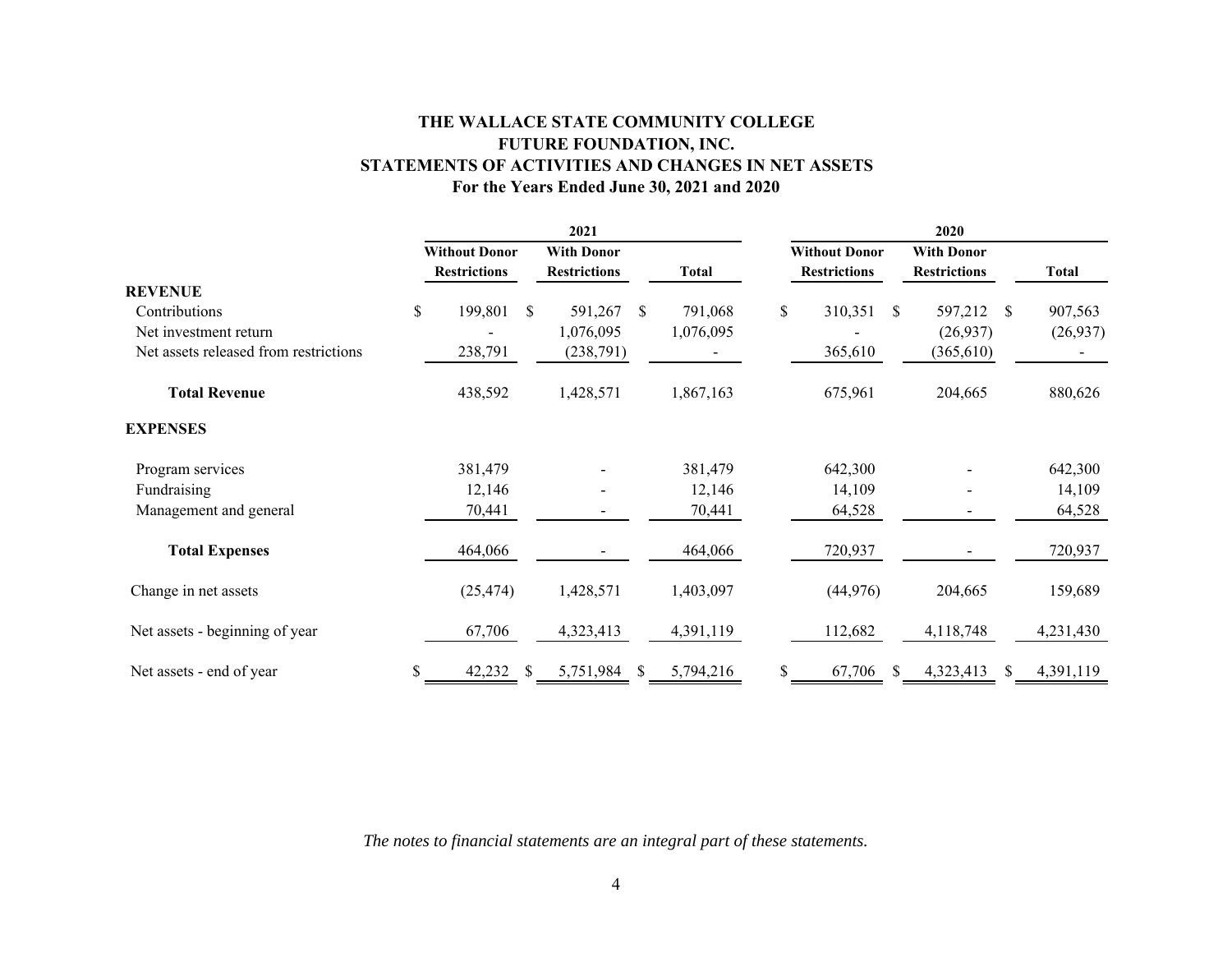## **THE WALLACE STATE COMMUNITY COLLEGE FUTURE FOUNDATION, INC. STATEMENTS OF FUNCTIONAL EXPENSES For the Years Ended June 30, 2021 and 2020**

|                                     | 2021 |                                                        |    |                              |               |             |                          |         | 2020                                     |                         |                            |        |               |                |               |         |                              |  |  |  |  |  |             |  |                          |
|-------------------------------------|------|--------------------------------------------------------|----|------------------------------|---------------|-------------|--------------------------|---------|------------------------------------------|-------------------------|----------------------------|--------|---------------|----------------|---------------|---------|------------------------------|--|--|--|--|--|-------------|--|--------------------------|
|                                     |      | <b>Program Services</b>                                |    | <b>Supporting Services</b>   |               |             |                          |         |                                          | <b>Program Services</b> | <b>Supporting Services</b> |        |               |                |               |         |                              |  |  |  |  |  |             |  |                          |
|                                     |      | <b>University</b><br><b>Support</b><br><b>Expenses</b> |    | Management<br>and<br>General |               | Fundraising | Total<br><b>Expenses</b> |         | University<br>Support<br><b>Expenses</b> |                         |                            |        |               |                |               |         | Management<br>and<br>General |  |  |  |  |  | Fundraising |  | Total<br><b>Expenses</b> |
| Scholarships and awards             | \$   | 292,304                                                | \$ | $-$ \$                       |               | $-$ \$      |                          | 292,304 | $\mathbb{S}$                             | 417,156                 | \$                         | - \$   |               | $- S$          |               | 417,156 |                              |  |  |  |  |  |             |  |                          |
| Alumni events                       |      | 37,446                                                 |    |                              |               |             |                          | 37,446  |                                          | 133,979                 |                            |        |               | $\overline{a}$ |               | 133,979 |                              |  |  |  |  |  |             |  |                          |
| Special project and events          |      | 31,427                                                 |    | 7,857                        |               |             |                          | 39,284  |                                          | 73,697                  |                            | 18,424 |               |                |               | 92,121  |                              |  |  |  |  |  |             |  |                          |
| Community outreach and relations    |      | 2,409                                                  |    | 1,033                        |               |             |                          | 3,442   |                                          | 3,473                   |                            | 1,490  |               |                |               | 4,963   |                              |  |  |  |  |  |             |  |                          |
| Employee related expenses           |      | 1,348                                                  |    | 578                          |               |             |                          | 1,926   |                                          | 592                     |                            | 254    |               |                |               | 846     |                              |  |  |  |  |  |             |  |                          |
| Meetings                            |      | 67                                                     |    |                              |               |             |                          | 67      |                                          | 641                     |                            |        |               |                |               | 641     |                              |  |  |  |  |  |             |  |                          |
| Financial audit and tax preparation |      | 4,600                                                  |    | 4,600                        |               |             |                          | 9,200   |                                          | 4,475                   |                            | 4,475  |               |                |               | 8,950   |                              |  |  |  |  |  |             |  |                          |
| Supplies and postage                |      | 873                                                    |    | 582                          |               | 1,455       |                          | 2,910   |                                          | 1,092                   |                            | 728    |               | 1,820          |               | 3,640   |                              |  |  |  |  |  |             |  |                          |
| Insurance                           |      |                                                        |    | 1,340                        |               |             |                          | 1,340   |                                          |                         |                            | 1,340  |               |                |               | 1,340   |                              |  |  |  |  |  |             |  |                          |
| Bank charges                        |      |                                                        |    | 4,306                        |               |             |                          | 4,306   |                                          |                         |                            | 5,227  |               |                |               | 5,227   |                              |  |  |  |  |  |             |  |                          |
| Advertising and marketing           |      |                                                        |    |                              |               | 6,807       |                          | 6,807   |                                          |                         |                            |        |               | 9,750          |               | 9,750   |                              |  |  |  |  |  |             |  |                          |
| Bad debt                            |      |                                                        |    | 300                          |               |             |                          | 300     |                                          |                         |                            |        |               |                |               |         |                              |  |  |  |  |  |             |  |                          |
| Miscellaneous expense               |      | 11,005                                                 |    | 49,845                       |               | 3,884       |                          | 64,734  |                                          | 7,195                   |                            | 32,590 |               | 2,539          |               | 42,324  |                              |  |  |  |  |  |             |  |                          |
| <b>Total Expenses by Function</b>   |      | 381,479                                                |    | 70,441                       | $\mathcal{S}$ | 12,146      | $\mathbf{\hat{S}}$       | 464,066 |                                          | 642,300                 |                            | 64,528 | $\mathcal{S}$ | 14,109         | $\mathcal{S}$ | 720,937 |                              |  |  |  |  |  |             |  |                          |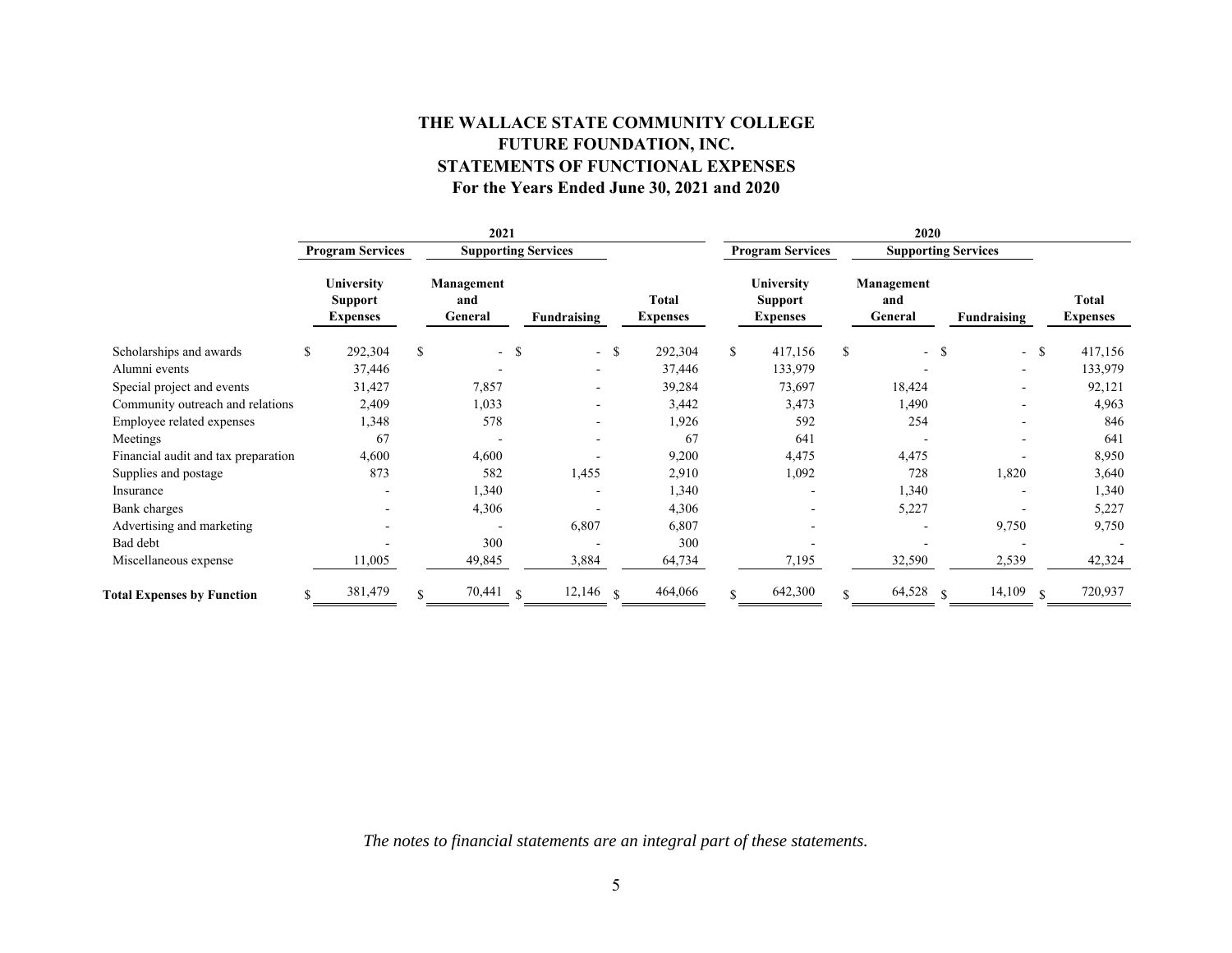## **THE WALLACE STATE COMMUNITY COLLEGE FUTURE FOUNDATION, INC. STATEMENTS OF CASH FLOWS For the Years Ended June 30, 2021 and 2020**

|                                                                       |    | 2021       |              | 2020       |
|-----------------------------------------------------------------------|----|------------|--------------|------------|
| <b>CASH FLOWS FROM OPERATING ACTIVITIES</b><br>Increase in net assets | \$ | 1,403,097  | $\mathbb{S}$ | 159,689    |
| Adjustments to reconcile increase in net assets to                    |    |            |              |            |
| net cash provided by operating activities:                            |    |            |              |            |
| Realized net investment gain                                          |    | (28,020)   |              | (536, 614) |
| Unrealized net investment (gain) loss                                 |    | (920, 964) |              | 727,372    |
| Change in dividends receivable                                        |    | 443        |              |            |
| Change in pledges receivable                                          |    | 185,057    |              | 157,687    |
| Change in accounts payable                                            |    |            |              | (140,700)  |
| Net cash provided by operating activities                             |    | 639,613    |              | 367,434    |
| <b>CASH FLOWS FROM INVESTING ACTIVITIES</b>                           |    |            |              |            |
| Investment purchases, net of sales proceeds                           |    | (411,741)  |              | (456, 847) |
| Net cash used in investing activities                                 |    | (411,741)  |              | (456, 847) |
| Net increase (decrease) in cash and cash equivalents                  |    | 227,872    |              | (89, 413)  |
| Cash and cash equivalents - beginning of the year                     |    | 339,620    |              | 429,033    |
| Cash and cash equivalents - end of the year                           | S  | 567,492    | \$           | 339,620    |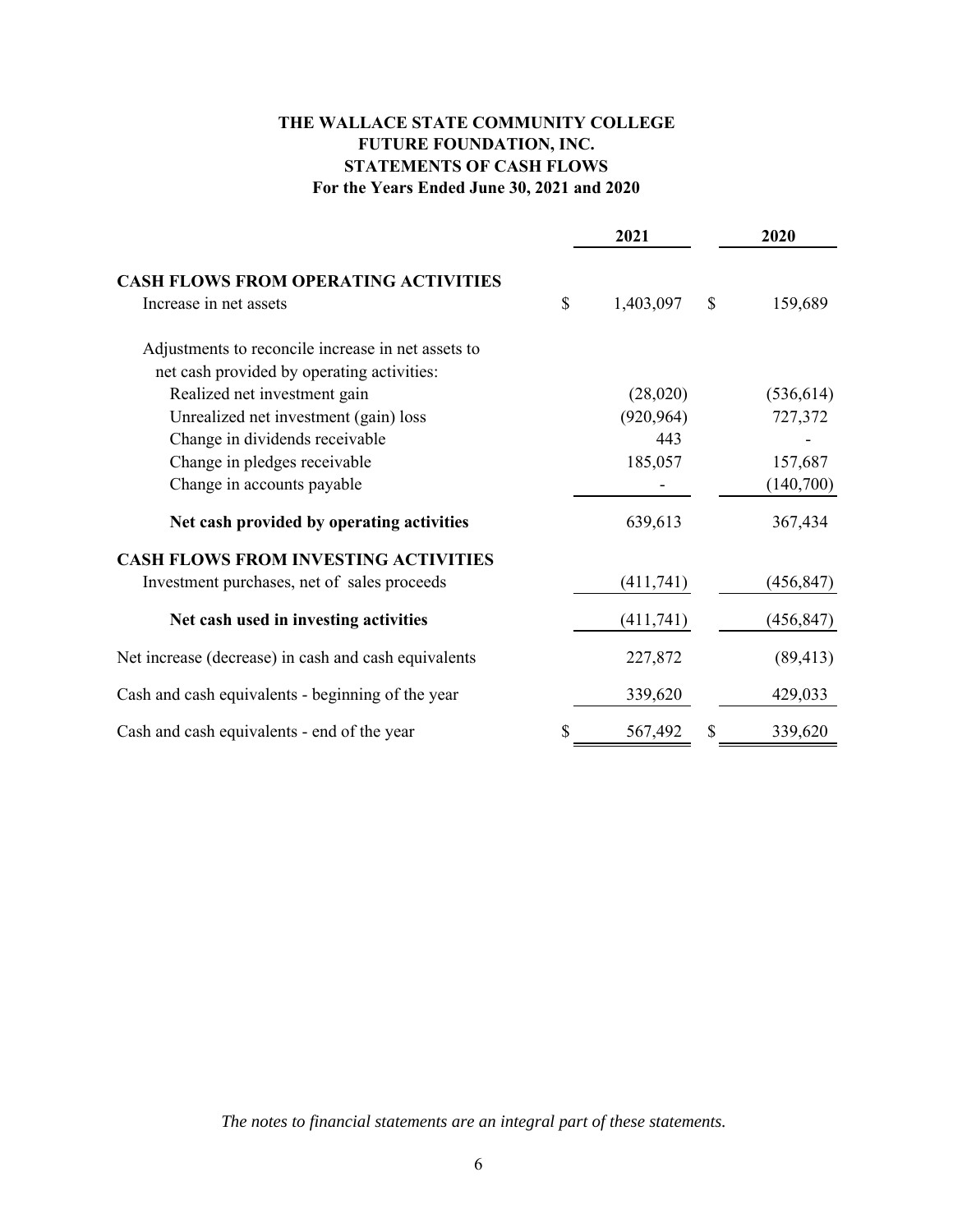## **NOTE 1 – SUMMARY OF SIGNIFICANT ACCOUNTING POLICIES**

#### **Nature of Organization**

The Wallace State Community College Future Foundation, Inc. (the Foundation) is a nonprofit corporation that assists Wallace State Community College (the College), a public institution of higher education, in the advancement of the educational objectives of the College, including the encouragement and subsidization of its students and faculty.

#### **Basis of Accounting**

The financial statements of the Foundation have been prepared on the accrual basis of accounting which conforms to accounting principles generally accepted in the United States of America (U.S. GAAP).

#### **Net Assets**

Net assets, revenues, gains and losses are classified based on the existence or absence of donor-imposed restrictions. Accordingly, net assets and changes therein are classified and reported as follows:

- Net assets without donor restrictions Net assets available for use in general operations and not subject to donor restrictions.
- Net assets with donor restrictions Net assets subject to donor-imposed restrictions. Some donor restrictions are temporary in nature, such as those that will be met by the passage of time or other events specified by the donor. Other donor-imposed restrictions are perpetual in nature where the donor stipulates that resources be maintained in perpetuity. Donor-imposed restrictions are released when a restriction expires. That is, when the stipulated time has elapsed; when the stipulated purpose for which the resource was restricted has been fulfilled; or both.

#### **Donated Services, Materials and Facilities**

Donated goods are reflected as contributions at their estimated fair market value at the date of donation. The Foundation receives donated services from a variety of unpaid volunteers assisting the Foundation in fundraising and other programs. No amounts have been recognized in the accompanying statements of activities and changes in net assets because the criteria for recognition of such volunteer efforts under U.S. GAAP has not been satisfied.

#### **Cash and Cash Equivalents**

For purposes of the statements of cash flows, the Foundation considers all highly liquid investments with an initial maturity of three months or less to be cash equivalents.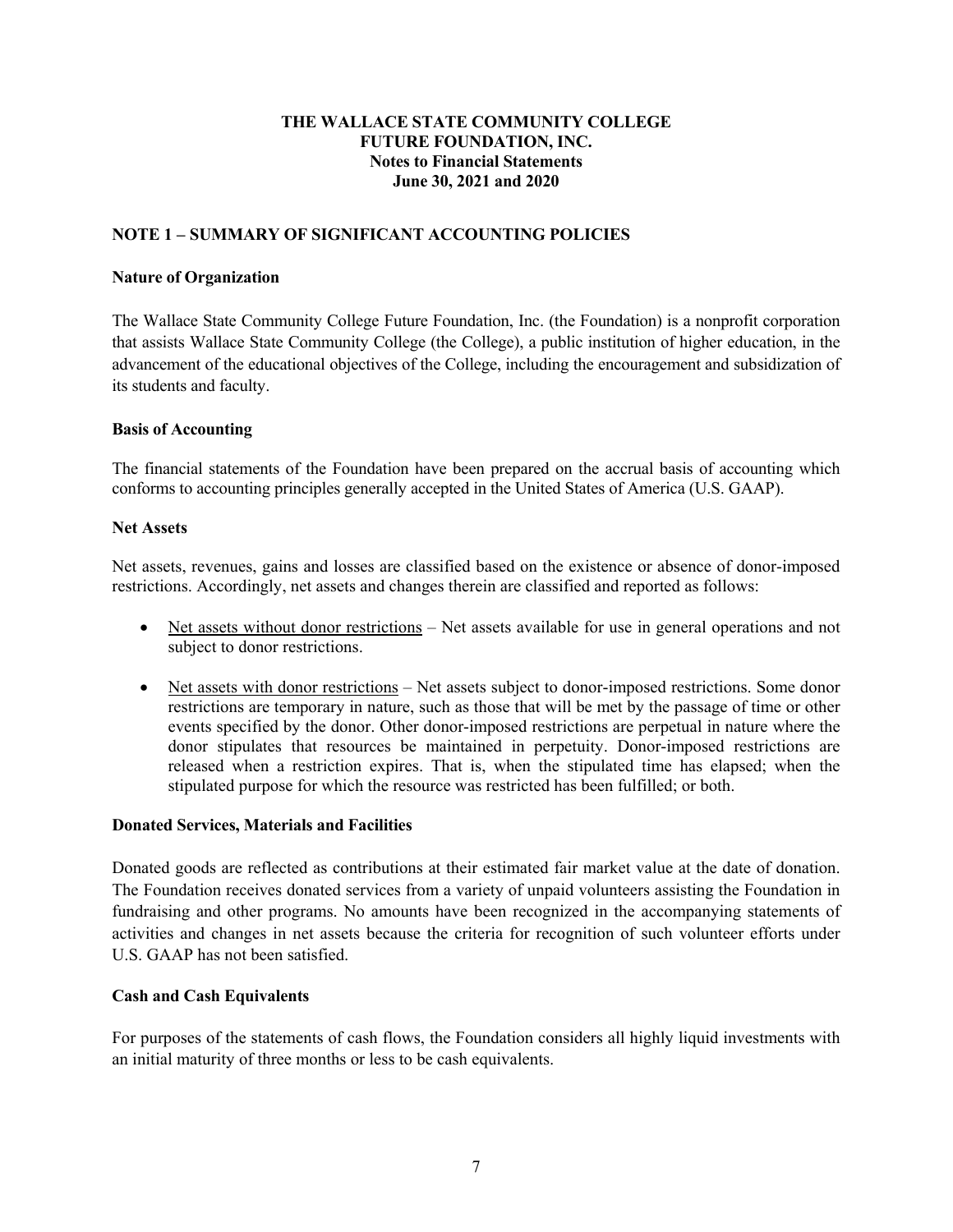## **NOTE 1 – SUMMARY OF SIGNIFICANT ACCOUNTING POLICIES – Continued**

#### **Contributions and Pledges Receivable**

Unconditional promises to give are recognized as revenue or gains in the period received and as assets, decreases of liabilities, or expenses depending on the form of the benefits received. Conditional promises to give are recognized only when the conditions on which they depend are substantially met and the promises become unconditional.

All contributions are considered to be available for unrestricted use unless specifically restricted by the donor. Amounts received that are designated for future periods or restricted by the donor for specific purposes are reported as donor-restricted revenue that increases net assets with donor restrictions. When a restriction expires, donor-restricted net assets are reclassified to net assets without donor restrictions and reported in the consolidated statement of activities as net assets released from restrictions.

Pledges receivable represent unconditional promises to give and are recorded at the present value of the estimated future cash flows. The discounts on these amounts are computed using a risk-free interest rate applicable to the year in which the promise is received. Amortization of the discounts is included in contributions revenue. Conditional promises to give are not recorded as pledges receivable until such time as the conditions are substantially met.

Management provides for probable uncollectible amounts through a provision for bad debt expense and an adjustment to a valuation allowance based on its assessment of the current status of individual accounts. Balances still outstanding after management has used reasonable collection efforts are written off through a charge to the valuation allowance and a credit to accounts receivable or pledges receivable. There was no valuation allowance for pledges receivable at June 30, 2021 and 2020.

#### **Investment Valuation and Income Recognition**

The Foundation follows Financial Accounting Standards Board (FASB) Accounting Standards Codification (ASC) 820, *Fair Value Measurements and Disclosures.*

The year to year increase or decrease in value of investments is reflected in the accompanying statements of activities and changes in net assets. Realized gains and losses on the sale of investments are calculated based on the specific identification method.

#### **Land**

Land is carried at the estimated fair value at the date of the gift.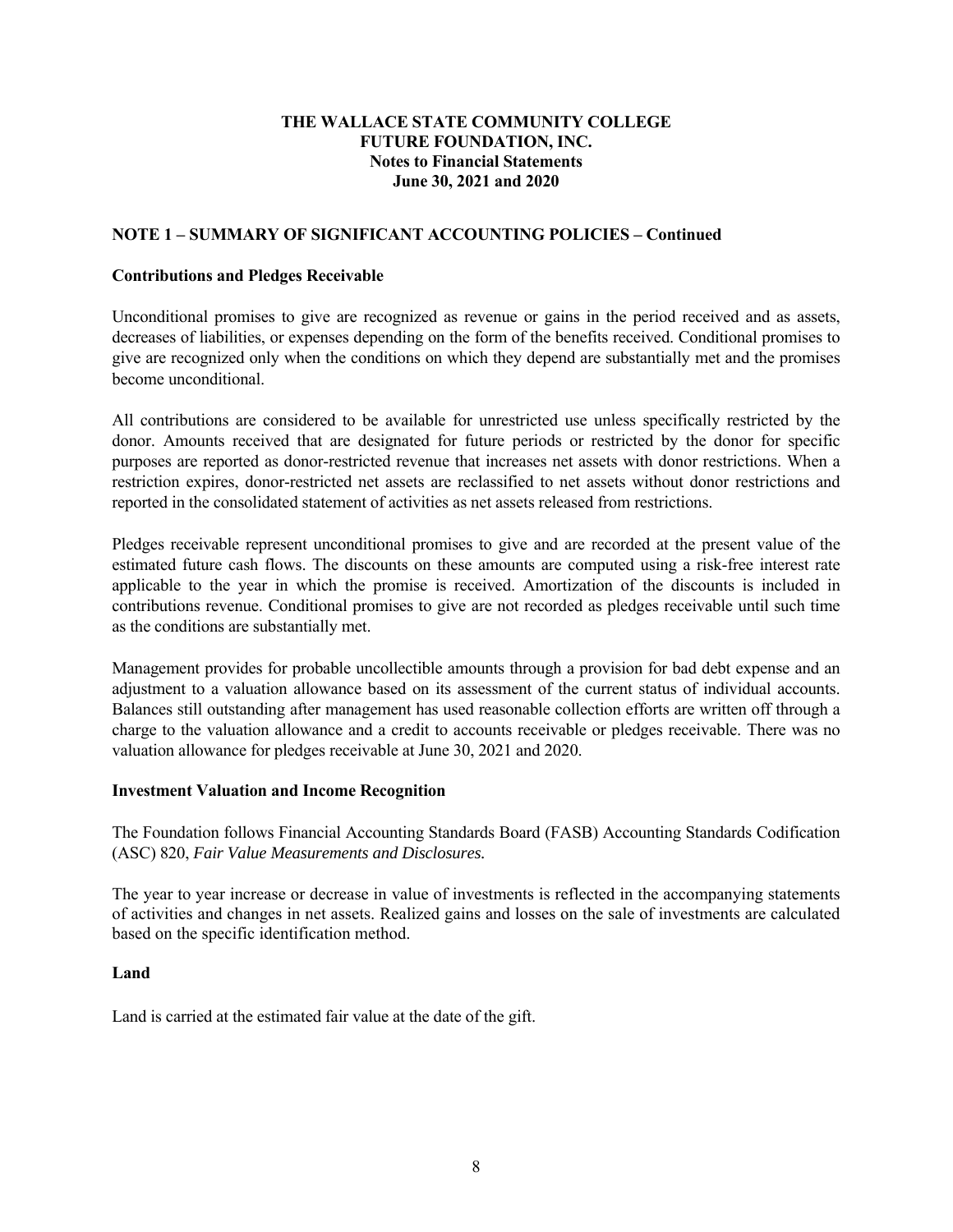## **NOTE 1 – SUMMARY OF SIGNIFICANT ACCOUNTING POLICIES – Continued**

#### **Functional Expenses**

Program services and activities that result in goods and services being distributed to beneficiaries that fulfill the purposes or mission for which the Foundation exists. Those services are the major purpose for and the major output of the Foundation.

Supporting services are all activities other than program including management and general and fundraising activities. The allocations have been based on related financial data. The expense allocation methods are reviewed by management and revised when necessary to reflect significant changes in the nature or level of the personnel, the use of space and the consumption of supplies.

#### **Use of Estimates**

The preparation of financial statements in conformity with U.S. GAAP requires management to make estimates and assumptions that affect the reported amounts of assets and liabilities, disclosure of contingent assets and liabilities at the date of the financial statements, and the reported amounts of revenues and expenses during the reporting period. Actual results could differ from those estimates.

#### **Income Taxes**

The Internal Revenue Service (IRS) has determined that the Foundation is exempt from federal income tax under Section  $501(c)(3)$  of the Internal Revenue Code. It qualifies for the charitable contribution deduction under Section  $170(b)(1)(A)$  and has been classified as an organization other than a private foundation under Section 509(a)(2). The Foundation is subject to income taxes on any net income that is derived from a trade or business, regularly carried on, and not in furtherance of the purposes for which it was granted exemption. The Foundation has no income from an unrelated trade or business and therefore there is no income tax provision provided for such activities.

The Foundation follows the provisions of FASB ASC Topic 740, *Accounting for Uncertainty in Income Taxes*. As of June 30, 2021, the Foundation had no uncertain tax positions that qualify for disclosure in the financial statements. The Foundation files an annual Form 990 with the IRS and its tax returns for previous open tax years may be subject to examination by taxing authorities.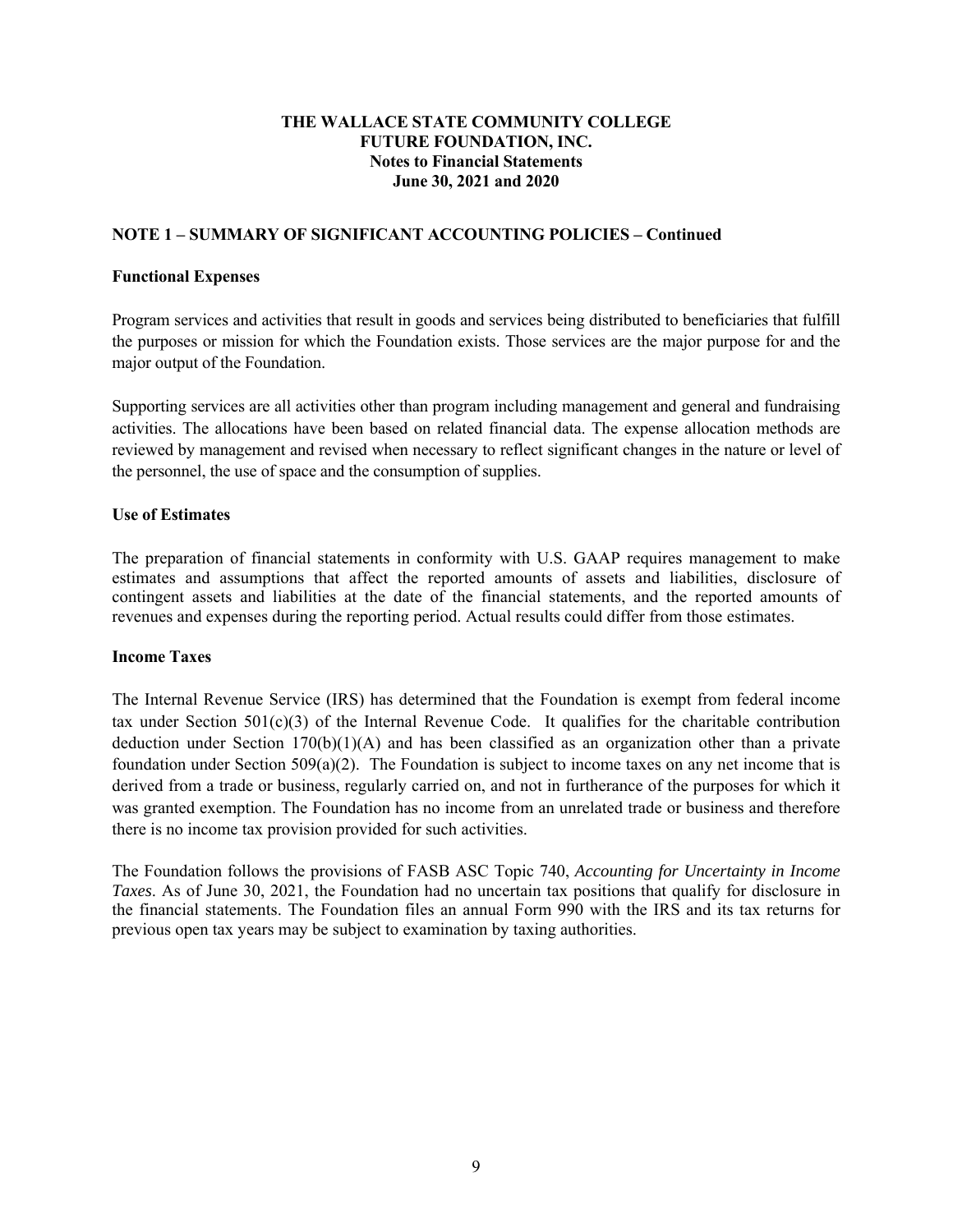#### **NOTE 1 – SUMMARY OF SIGNIFICANT ACCOUNTING POLICIES – Continued**

#### **New Accounting Pronouncements**

In September 2020, the FASB issued ASU 2020-07 *Presentation and Disclosures by Not-for-Profit Entities for Contributed Nonfinancial Assets.* ASU 2020-07 requires contributed nonfinancial assets such as fixed assets, be reported as a separate line item on the statement of activities apart from contributions of cash and other financial assets. The guidance also requires disclosure of 1) qualitative information concerning the nature of the utilization of the assets, 2) any donor-imposed restrictions, 3) a description of the valuation techniques and inputs used to arrive at fair value and 4) the principal market used to arrive at the fair value. The not-for-profit entity must also disclose their policy concerning monetizing rather than utilizing contributed nonfinancial assets. ASU 2020-07 is effective for reporting periods beginning after June 15, 2021 and should be applied retrospectively. The Foundation has evaluated the new standard and concluded that it will not have a significant impact on the financial statements.

In February 2016, the FASB issued ASU 2016-02 *Leases (Topic 824).* Prior to this standard, leases classified as operating leases recognized rental income or expense as payments were received and made. ASU 2016-02 requires that any entity that enters into a lease with some specified scope exemptions, must now recognize a lease asset and lease liability at the inception of the lease. Generally, the liability is amortized over the term of the lease using the effective interest method. The asset is generally depreciated on a straight-line basis over the life of the lease. Any lease with an expected term of 12 months or less is to be recognized as an operating lease and payments expensed or recorded as income when paid or received. Since the release of the standard, there have been various ASU's issued to address complications as well as deferring the effective date. These ASU's carved out caveats and exceptions which apply to certain industries, transaction types, etc. The standard is effective for reporting periods beginning after December 15, 2021. The Foundation has evaluated the new standard and concluded that it will not have a significant impact on the financial statements.

#### **Subsequent Events**

Subsequent events have been evaluated through the date of the Independent Auditor's Report, which is the date the financial statements were available to be issued.

#### **NOTE 2 – LIQUIDITY AND AVAILABILITY**

Liquidity required to award scholarships is provided by non-endowment donor contributions generally made to specific scholarship funds and returns on the Foundation's investment portfolio. The bulk of the investment portfolio is comprised of marketable securities that can be redeemed as needed.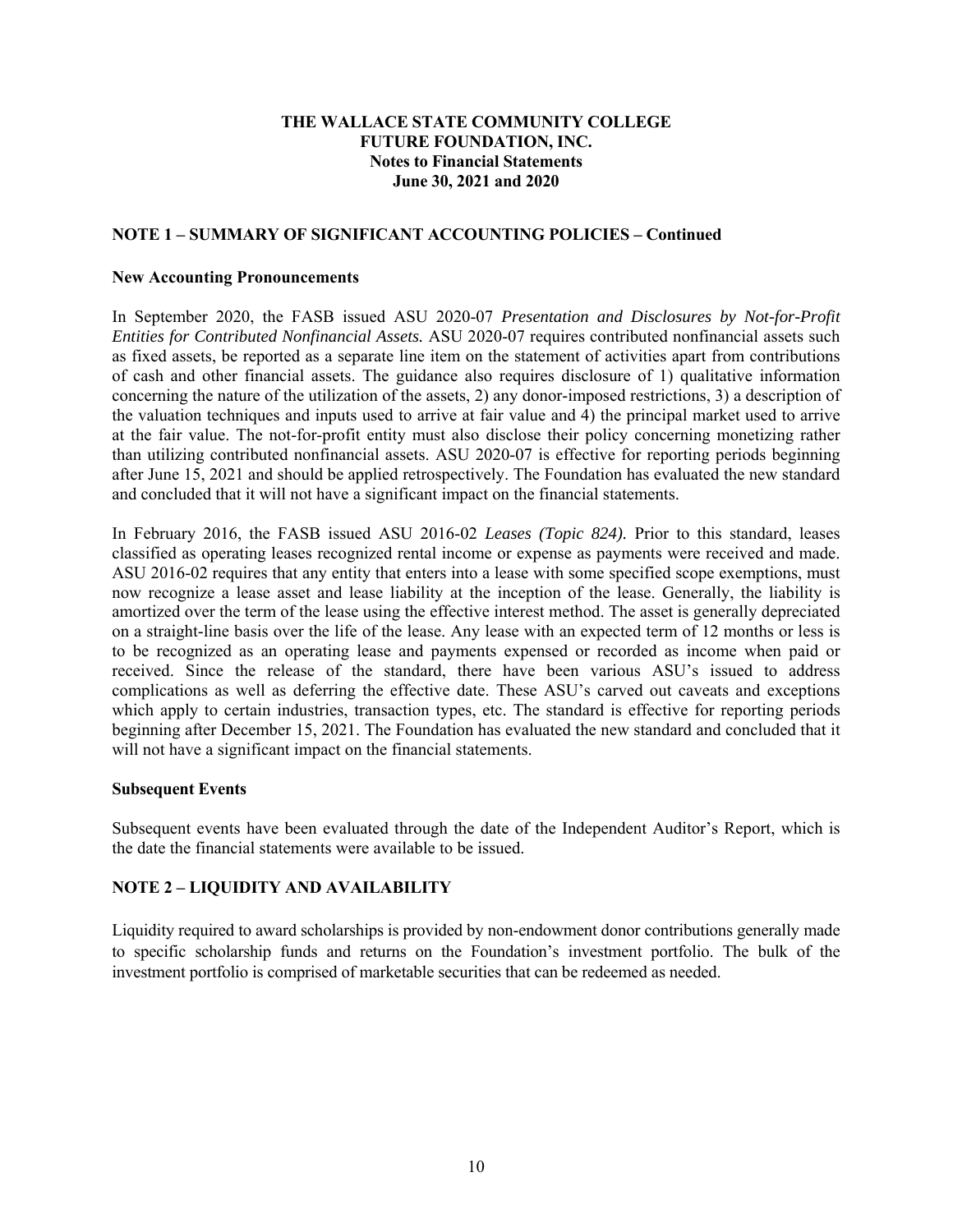#### **NOTE 2 – LIQUIDITY AND AVAILABILITY – Continued**

Operating liquidity is funded by contributions made by individuals and businesses. This source of income can be used to fund operations to the extent that the contributions have no restrictions. The table below presents the Foundation's financial assets available for general expenses within one year of the statement of financial position date:

| Financial assets:                                                              |                |
|--------------------------------------------------------------------------------|----------------|
| Cash and cash equivalents                                                      | \$<br>567,492  |
| Promises to give, net                                                          | 99,604         |
| Investments                                                                    | 5,001,421      |
| Total financial assets available at June 30, 2021                              | 5,668,517      |
| Less amounts not available to be used within one year due to:                  |                |
| Net assets with donor restrictions                                             | (5,751,984)    |
|                                                                                | (5,751,984)    |
| Deficit of financial assets available to meet general expenses within one year | \$<br>(83,467) |

## **NOTE 3 – FAIR VALUE OF FINANCIAL INSTRUMENTS**

The Foundation follows ASC 820, *Fair Value Measurements and Disclosures*. In accordance with ASC 820, fair value is defined as the price that the Foundation would receive upon selling an investment in an orderly transaction to an independent buyer in the principal or most advantageous market of the investment. ASC 820 established a three-tier hierarchy to maximize the use of observable market data and minimize the use of unobservable inputs, and to establish classification of fair value measurements for disclosure purposes. The hierarchy gives the highest priority to unadjusted quoted prices in active markets for identical assets or liabilities (Level 1 measurements) and the lowest priority to unobservable inputs (Level 3 measurements). The asset's or liability's fair value measurement level within the fair value hierarchy is based on the lowest level of any input that is significant to the fair value measurement. Inputs refer broadly to the assumptions that market participants would use in pricing the asset or liability, including assumptions about risk and may be observable or unobservable. Observable inputs are inputs that reflect the assumptions market participants would use in pricing the asset or liability developed based on market data obtained from sources independent of the reporting entity. Unobservable inputs are inputs that reflect the reporting entity's own assumptions about the assumptions market participants would use in pricing the asset or liability developed based on the best information available.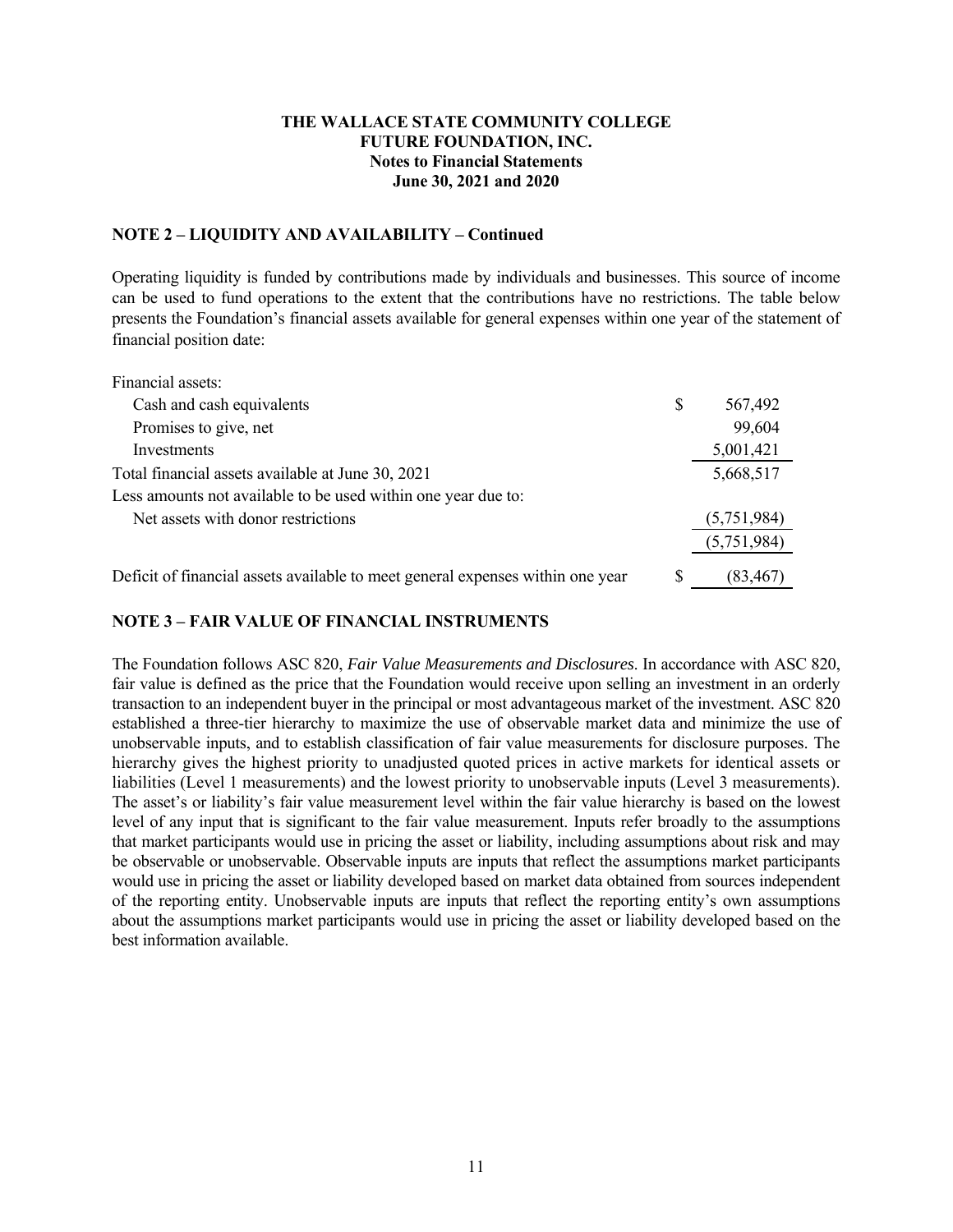## **NOTE 3 – FAIR VALUE OF FINANCIAL INSTRUMENTS – Continued**

The three-tier hierarchy of inputs is summarized in the three broad levels listed below.

- $\bullet$  Level 1 quoted prices in active markets for identical investments
- $\bullet$  Level 2 other significant observable inputs (including quoted prices for similar investments, interest rates, prepayment speeds, credit risk, etc.)
- Eevel  $3$  significant unobservable inputs (including the Foundation's own assumptions in determining the fair value of investments)

Assets and liabilities measured at fair value are based on one or more of the three valuation techniques noted in the guidance. The three techniques are as follows:

Market approach: Prices and other relevant information generated by market transactions involving identical or comparable assets or liabilities;

Cost approach: Amount that would be required to replace the service capacity of an asset (i.e. replacement cost); and

Income approach: Techniques to convert future amounts to a single present amount based on market expectations utilizing present value techniques.

The methods described above may produce a fair value calculation that may not be indicative of net realizable value or reflective of future fair values. Furthermore, while the Foundation believes its calculation methodologies are appropriate and consistent with other market participants, the use of different methodologies or assumptions to determine the fair value of certain financial instruments could result in a different fair value measurement at the reporting date.

The following tables set forth by level within the fair value hierarchy, the Foundation's assets that are measured at fair value on a recurring basis as of June 30:

|                       |   | 2021      |    | <b>Quoted prices in</b><br>active markets<br>for identical<br>assets<br>(Level 1) |    | Significant<br>other<br>observable<br>inputs<br>(Level 2) |    | <b>Significant</b><br>unobservable<br>inputs<br>(Level 3) |
|-----------------------|---|-----------|----|-----------------------------------------------------------------------------------|----|-----------------------------------------------------------|----|-----------------------------------------------------------|
| Money market funds \$ |   | 45,807    | S  | 45,807                                                                            |    | $\overline{\phantom{a}}$                                  | S  |                                                           |
| Mutual funds          |   | 4,955,614 |    | 4,955,614                                                                         |    |                                                           |    |                                                           |
| Total investments     | S | 5,001,421 | -S | 5,001,421                                                                         | -S | $\overline{\phantom{a}}$                                  | -S |                                                           |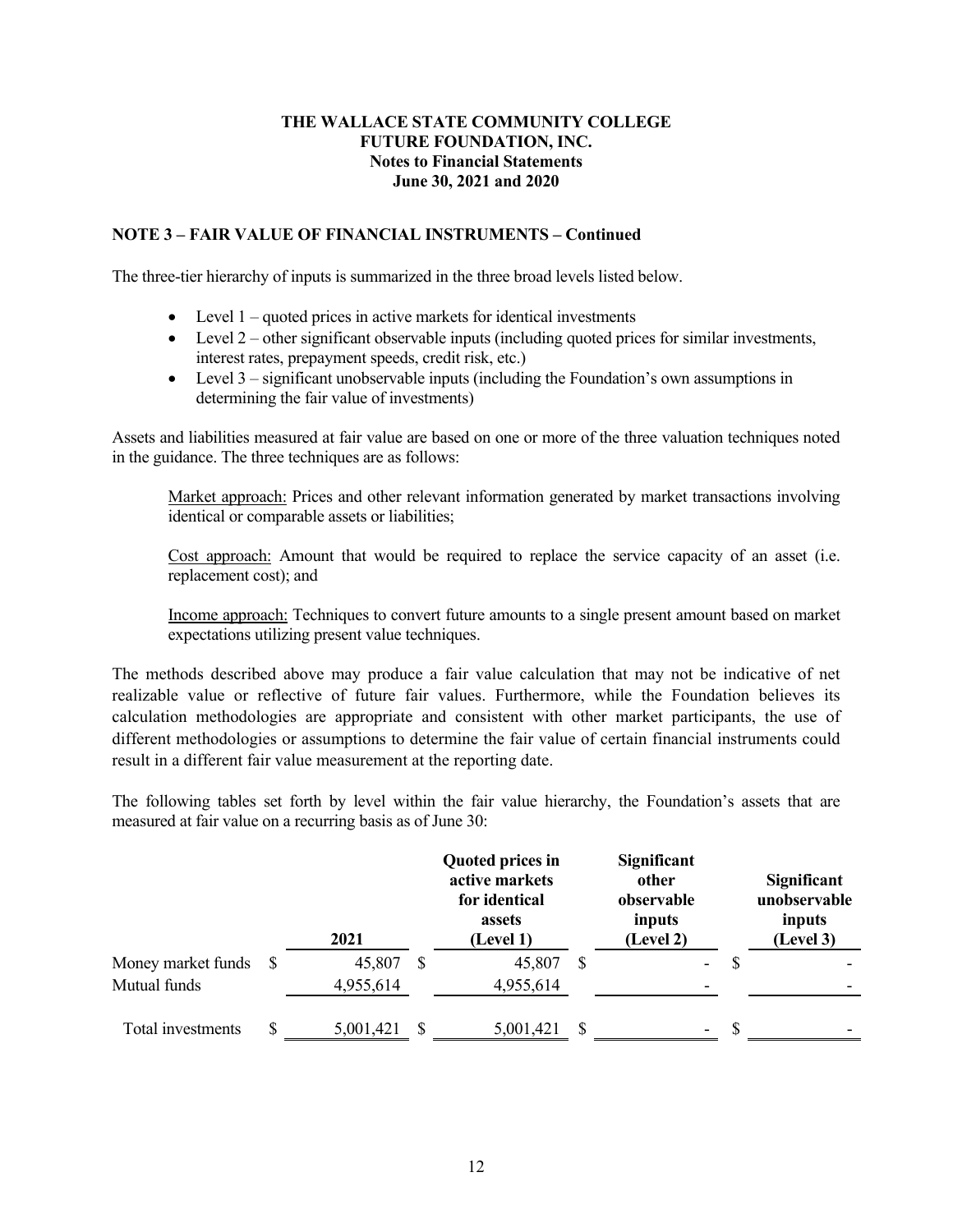#### **NOTE 3 – FAIR VALUE OF FINANCIAL INSTRUMENTS – Continued**

|                    | <b>2020</b> | Quoted prices in<br>active markets<br>for identical<br>assets<br>(Level 1) | Significant<br>other<br>observable<br>inputs<br>(Level 2) |               | Significant<br>unobservable<br>inputs<br>(Level 3) |
|--------------------|-------------|----------------------------------------------------------------------------|-----------------------------------------------------------|---------------|----------------------------------------------------|
| Money market funds | 50,233      | 50,233                                                                     | -                                                         |               |                                                    |
| Mutual funds       | 3,590,463   | 3,590,463                                                                  | -                                                         |               |                                                    |
| Total investments  | 3,640,696   | 3,640,696                                                                  | -                                                         | <sup>\$</sup> |                                                    |

The following is a summary of significant valuation techniques for assets and liabilities measured at fair value on a recurring basis:

#### **Level 1 measurements**

Mutual funds: Comprised of pools of money received from many investors which is managed by an investment company. Investments include stocks, bonds or other assets. Valuation is based on unadjusted quoted prices for identical assets in active markets that the Foundation can access.

#### **NOTE 4 – PLEDGES RECEIVABLE**

Unconditional promises to give are as follows at June 30, 2021:

| Receivable in less than one year                                | \$ | 83,625  |  |  |  |  |
|-----------------------------------------------------------------|----|---------|--|--|--|--|
| Receivable in one to five years                                 |    | 21,570  |  |  |  |  |
| Total unconditional promises to give                            |    | 105,195 |  |  |  |  |
| Less discounts to net present value at 4.0%                     |    | (5,591) |  |  |  |  |
| Net unconditional promises to give                              | S  | 99,604  |  |  |  |  |
| Unconditional promises to give are as follows at June 30, 2020: |    |         |  |  |  |  |
| Receivable in less than one year                                | S  | 182,390 |  |  |  |  |
| Receivable in one to five years                                 |    | 121,070 |  |  |  |  |
| Total unconditional promises to give                            |    | 303,460 |  |  |  |  |
|                                                                 |    |         |  |  |  |  |

|                                             | .        |
|---------------------------------------------|----------|
| Less discounts to net present value at 4.0% | (18,799) |
| Net unconditional promises to give          | 284,661  |
|                                             |          |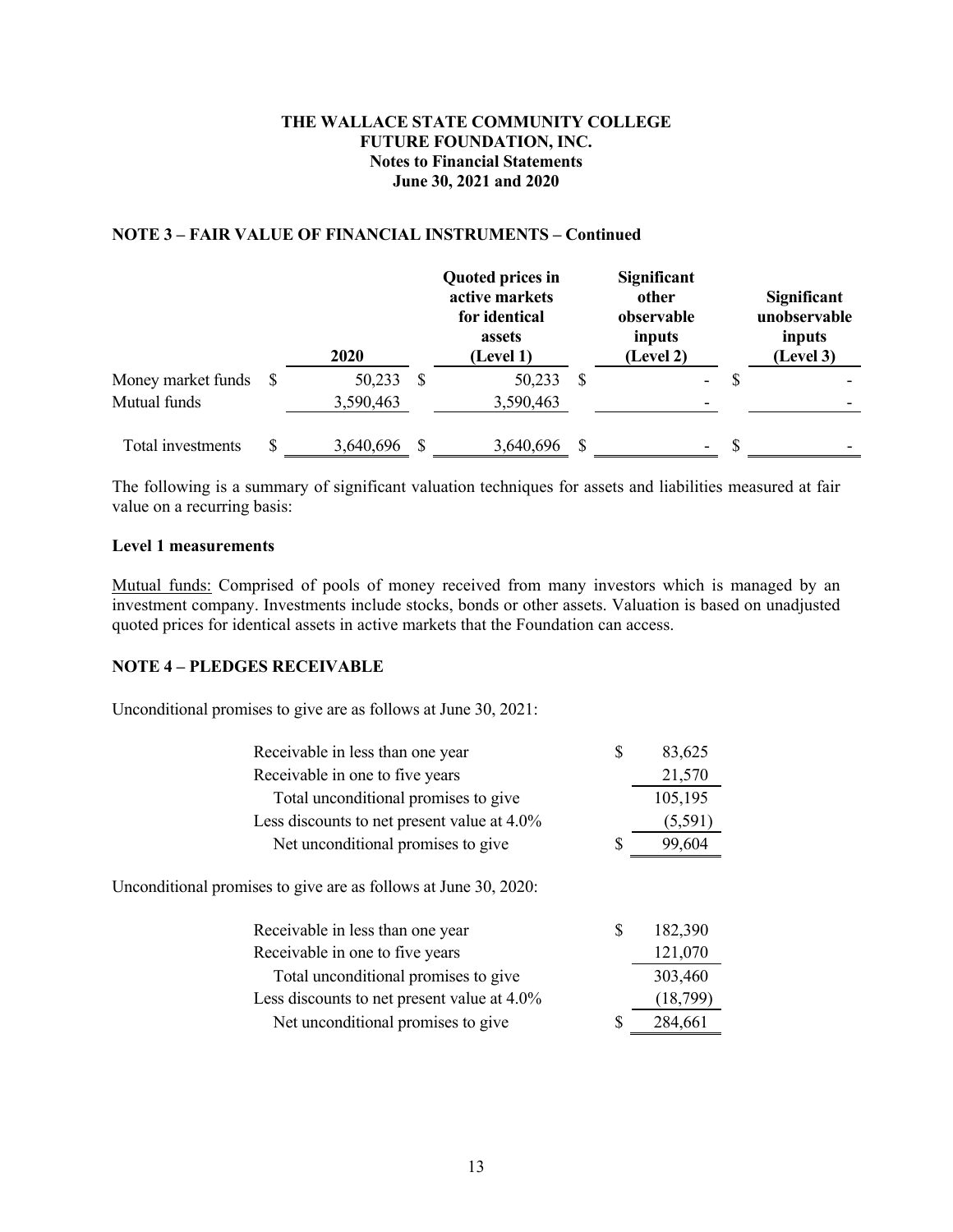## **NOTE 5 – ENDOWMENT**

The Foundation's endowment consists of donor-restricted funds established for a variety of purposes. As required by U.S. GAAP, net assets associated with endowment funds are classified and reported based on the existence or absence of donor-imposed restrictions.

#### **Interpretation of Relevant Law**

The Board of Directors of the Foundation has concluded that absent explicit donor stipulations to the contrary, fiduciary standards require the preservation of the "historic dollar value" of donor-restricted endowment funds. "Historic dollar value" as to any donor-restricted endowment fund means the aggregate fair value of (a) the original value of gifts donated to such fund, (b) the original value of subsequent gifts to the such fund, and (c) accumulations to such fund made in accordance with the direction of the applicable donor gift instrument at the time the accumulation is added to the fund. Accordingly, the Foundation classifies the historic dollar value of a donor-restricted endowment fund as permanently restricted net assets. The remaining portion of the donor-restricted endowment fund that is not classified in permanently restricted net assets is classified as temporarily restricted until those amounts are appropriated for expenditure by the Foundation in a manner consistent with the standard of prudence prescribed in Alabama Uniform Prudent Management of Institutional Funds Act of 2006 (UPMIFA). Notwithstanding the foregoing accounting classifications, unless the gift instrument creating a donor-restricted endowment fund expressly provides otherwise, the board of the Foundation may, as provided in Alabama UPMIFA, from time to time, appropriate for expenditure such portion of the permanently restricted net assets that it determines is prudent.

The Foundation has adopted investment and spending policies approved by the Board of Directors for endowment assets to be held with the intent to provide support for the Foundation's mission over the long term. The primary investment objectives are to preserve the real purchasing power of the principal and provide a stable source of perpetual financial support to beneficiaries in accordance with the Foundation's spending policy. In order to achieve these objectives, the long-term rate of return required is the inflation rate plus the Foundation's current spending rate. Actual returns in any given year may vary from these established rates of return.

Under the terms of the Foundation's governing documents, the Board of Directors has established an Investment Committee to ensure that endowment assets are invested with skill, care, prudence and diligence. This committee selects an external investment manager to manage endowment investments. The investment manager is subject to a standard of fiduciary prudence, responsibility, and discretion over the investment of the funds they manage.

The Foundation's spending policy mandates distributions during the fiscal year will be up to 5% of the three-year average of the market values of the funds.